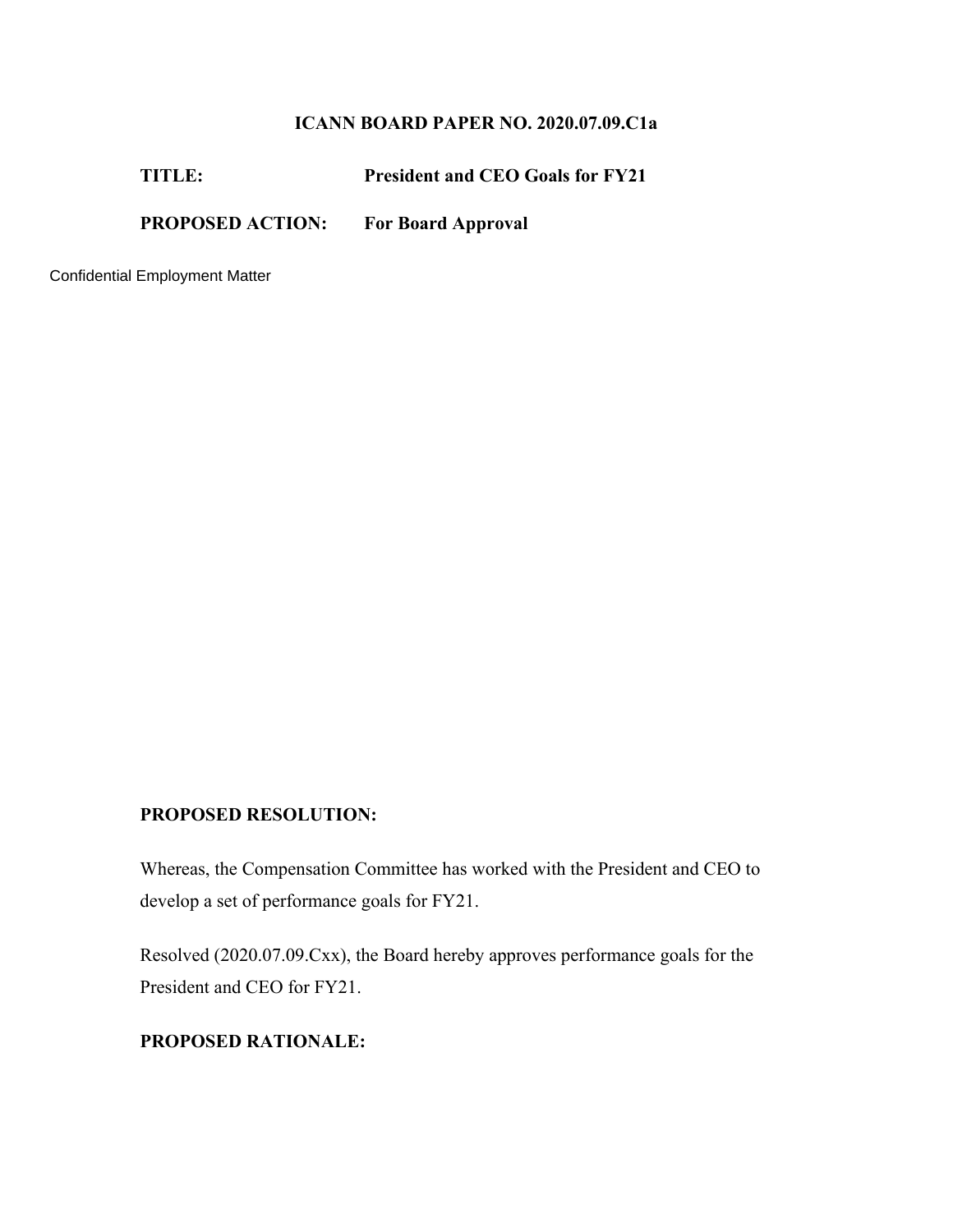When the President and CEO was hired, he was offered a base salary, plus an at-risk component of his compensation package. This same structure exists today. Consistent with all personnel with the ICANN organization, the President and CEO is to be evaluated against specific performance goals, which the President and CEO sets in coordination with the Compensation Committee and the Board.

The Compensation Committee discussed a set of performance goals for the President and CEO for FY21, some of which were proposed by the President and CEO and some were proposed by the Compensation Committee. The Board has evaluated these goals and agrees that they are appropriate and consistent with ICANN's Strategic and Operating plans.

Taking this decision is in furtherance of ICANN's Mission and is in the public interest in that the President and CEO's performance goals are fully consistent with ICANN's Strategic and Operating plans.

The decision to adopt FY21 performance goals for the President and CEO will not have a direct fiscal impact on ICANN until it is determined to pay him his at-risk payment after the first half of FY21, and any such impact is contemplated in the FY21 budget. This decision will not have an impact on the security, stability or resiliency of the domain name system.

This is an Organizational Administrative Function that does not require public comment.

Date Noted: 1 July 2020

Submitted By: Amy A. Stathos, Deputy General Counsel Email: amy.stathos@icann.org